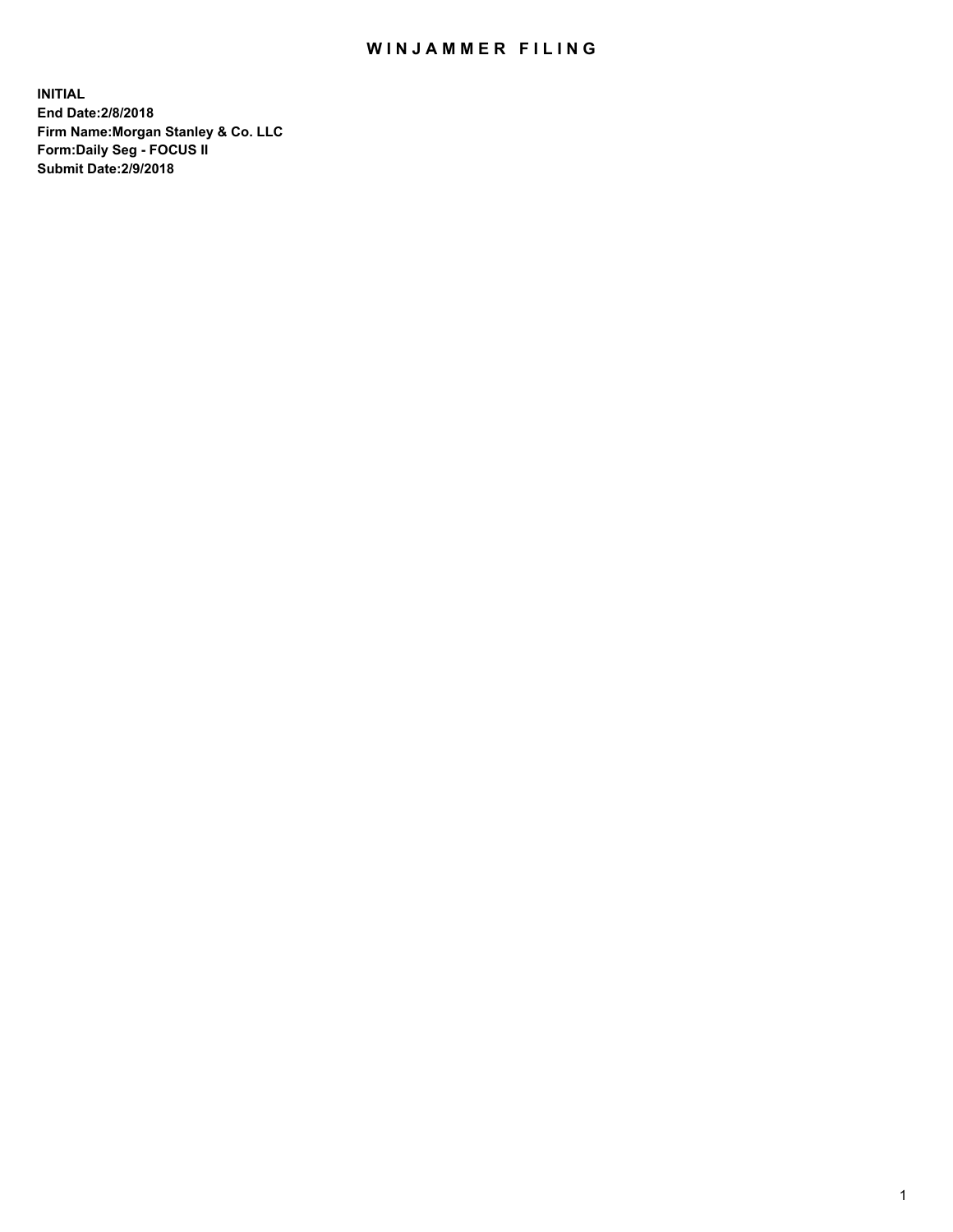## **INITIAL End Date:2/8/2018 Firm Name:Morgan Stanley & Co. LLC Form:Daily Seg - FOCUS II Submit Date:2/9/2018 Daily Segregation - Cover Page**

| Name of Company<br><b>Contact Name</b><br><b>Contact Phone Number</b><br><b>Contact Email Address</b>                                                                                                                                                                                                                          | Morgan Stanley & Co. LLC<br>Ikram Shah<br>212-276-0963<br>lkram.shah@morganstanley.com |
|--------------------------------------------------------------------------------------------------------------------------------------------------------------------------------------------------------------------------------------------------------------------------------------------------------------------------------|----------------------------------------------------------------------------------------|
| FCM's Customer Segregated Funds Residual Interest Target (choose one):<br>a. Minimum dollar amount: ; or<br>b. Minimum percentage of customer segregated funds required:%; or<br>c. Dollar amount range between: and; or<br>d. Percentage range of customer segregated funds required between: % and %.                        | 331,000,000<br><u>0</u><br>0 <sub>0</sub><br><u>00</u>                                 |
| FCM's Customer Secured Amount Funds Residual Interest Target (choose one):<br>a. Minimum dollar amount: ; or<br>b. Minimum percentage of customer secured funds required:%; or<br>c. Dollar amount range between: and; or<br>d. Percentage range of customer secured funds required between: % and %.                          | 140,000,000<br>0 <sub>0</sub><br>0 <sub>0</sub>                                        |
| FCM's Cleared Swaps Customer Collateral Residual Interest Target (choose one):<br>a. Minimum dollar amount: ; or<br>b. Minimum percentage of cleared swaps customer collateral required:% ; or<br>c. Dollar amount range between: and; or<br>d. Percentage range of cleared swaps customer collateral required between:% and%. | 92,000,000<br>0 <sub>0</sub><br>0 <sub>0</sub>                                         |

Attach supporting documents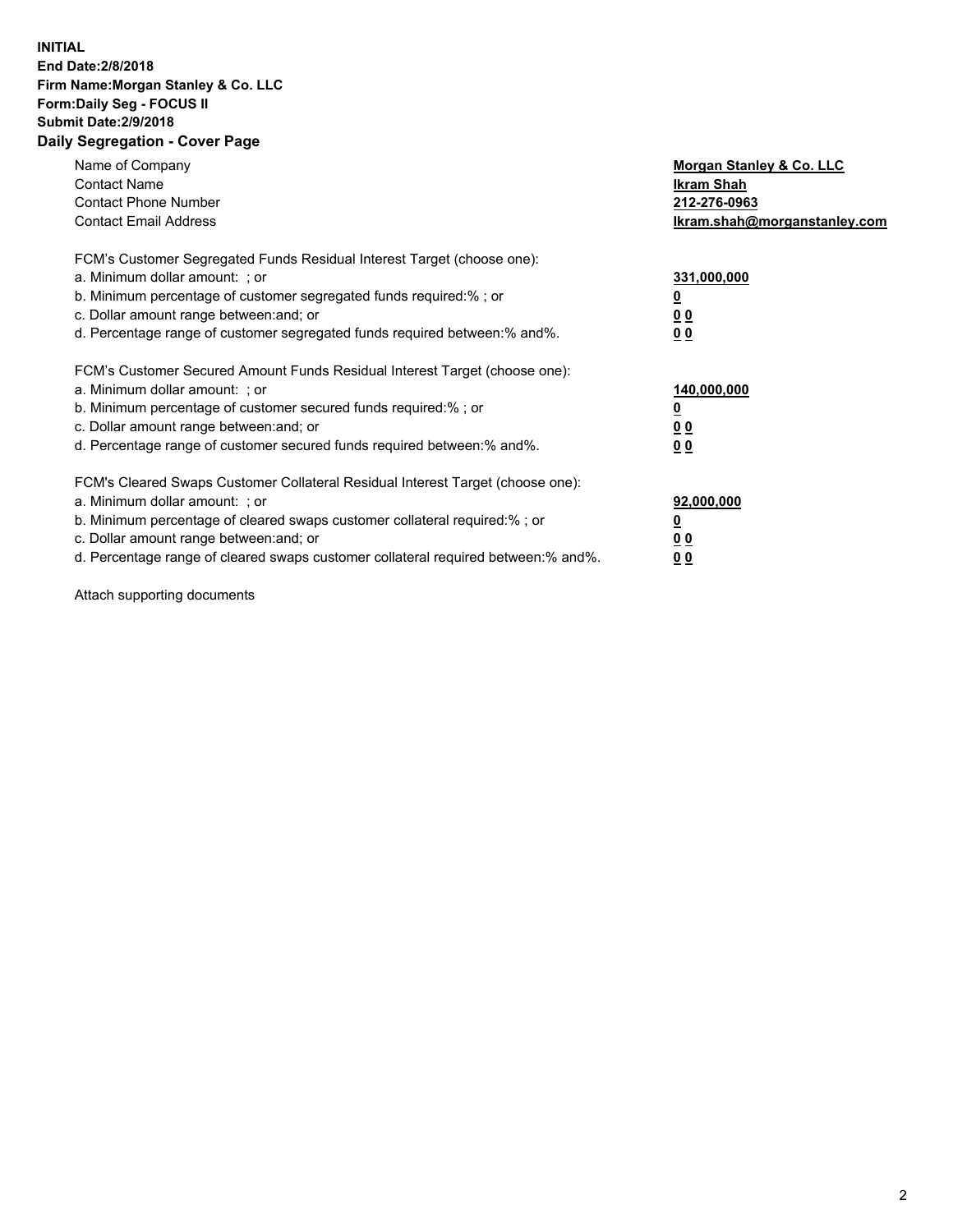## **INITIAL End Date:2/8/2018 Firm Name:Morgan Stanley & Co. LLC Form:Daily Seg - FOCUS II Submit Date:2/9/2018 Daily Segregation - Secured Amounts** Foreign Futures and Foreign Options Secured Amounts Amount required to be set aside pursuant to law, rule or regulation of a foreign government or a rule of a self-regulatory organization authorized thereunder 1. Net ledger balance - Foreign Futures and Foreign Option Trading - All Customers A. Cash **3,695,248,945** [7315] B. Securities (at market) **1,686,326,831** [7317] 2. Net unrealized profit (loss) in open futures contracts traded on a foreign board of trade **-198,477,635** [7325] 3. Exchange traded options a. Market value of open option contracts purchased on a foreign board of trade **16,800,018** [7335] b. Market value of open contracts granted (sold) on a foreign board of trade **-20,547,674** [7337] 4. Net equity (deficit) (add lines 1. 2. and 3.) **5,179,350,485** [7345] 5. Account liquidating to a deficit and account with a debit balances - gross amount **123,312,526** [7351]

- Less: amount offset by customer owned securities **-119,973,847** [7352] **3,338,679**
- 6. Amount required to be set aside as the secured amount Net Liquidating Equity Method (add lines 4 and 5)
- 7. Greater of amount required to be set aside pursuant to foreign jurisdiction (above) or line 6.

## FUNDS DEPOSITED IN SEPARATE REGULATION 30.7 ACCOUNTS

- 1. Cash in banks
	- A. Banks located in the United States **652,458,659** [7500]
	- B. Other banks qualified under Regulation 30.7 **527,633,844** [7520] **1,180,092,503**
- 2. Securities
	- A. In safekeeping with banks located in the United States **298,005,035** [7540]
	- B. In safekeeping with other banks qualified under Regulation 30.7 **0** [7560] **298,005,035** [7570]
- 3. Equities with registered futures commission merchants
	-
	-
	- C. Unrealized gain (loss) on open futures contracts **-2,161,620** [7600]
	- D. Value of long option contracts **0** [7610]
- E. Value of short option contracts **0** [7615] **6,402,172** [7620]
- 4. Amounts held by clearing organizations of foreign boards of trade
	-
	-
	- C. Amount due to (from) clearing organization daily variation **0** [7660]
	- D. Value of long option contracts **0** [7670]
	- E. Value of short option contracts **0** [7675] **0** [7680]
- 5. Amounts held by members of foreign boards of trade
	-
	-
	- C. Unrealized gain (loss) on open futures contracts **-196,316,015** [7720]
	- D. Value of long option contracts **16,800,018** [7730]
	- E. Value of short option contracts **-20,547,674** [7735] **3,903,198,357**
- 6. Amounts with other depositories designated by a foreign board of trade **0** [7760]
- 7. Segregated funds on hand **0** [7765]
- 8. Total funds in separate section 30.7 accounts **5,387,698,067** [7770]
- 9. Excess (deficiency) Set Aside for Secured Amount (subtract line 7 Secured Statement Page 1 from Line 8)
- 10. Management Target Amount for Excess funds in separate section 30.7 accounts **140,000,000** [7780]
- 11. Excess (deficiency) funds in separate 30.7 accounts over (under) Management Target **65,008,903** [7785]

**0** [7305]

[7354] **5,182,689,164** [7355]

**5,182,689,164** [7360]

[7530]

 A. Cash **8,563,792** [7580] B. Securities **0** [7590]

 A. Cash **0** [7640] B. Securities **0** [7650]

 A. Cash **2,714,940,232** [7700] B. Securities **1,388,321,796** [7710] [7740] **205,008,903** [7380]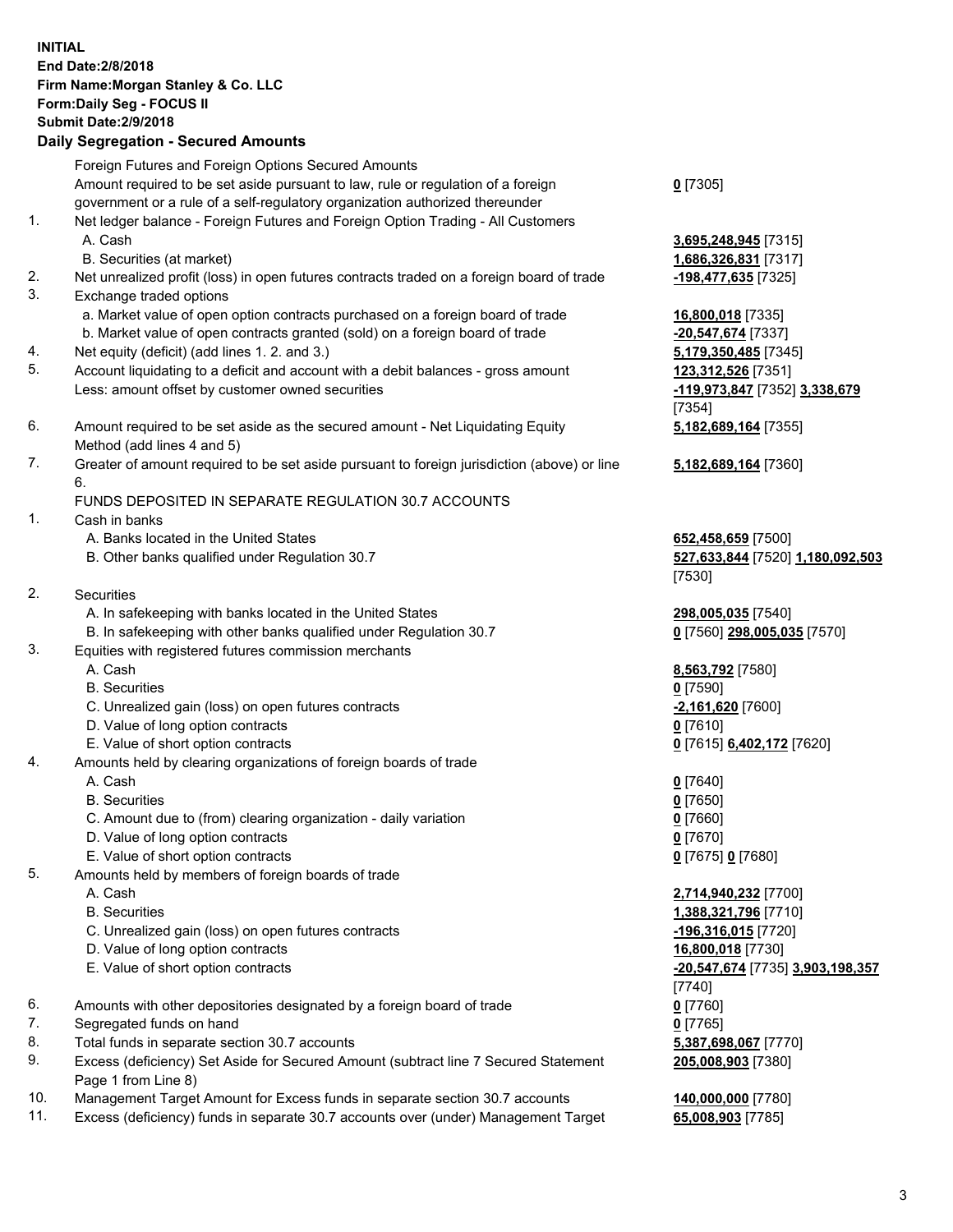**INITIAL End Date:2/8/2018 Firm Name:Morgan Stanley & Co. LLC Form:Daily Seg - FOCUS II Submit Date:2/9/2018 Daily Segregation - Segregation Statement** SEGREGATION REQUIREMENTS(Section 4d(2) of the CEAct) 1. Net ledger balance A. Cash **11,583,100,060** [7010] B. Securities (at market) **5,258,480,753** [7020] 2. Net unrealized profit (loss) in open futures contracts traded on a contract market **-2,803,114,349** [7030] 3. Exchange traded options A. Add market value of open option contracts purchased on a contract market **580,113,035** [7032] B. Deduct market value of open option contracts granted (sold) on a contract market **-760,764,026** [7033] 4. Net equity (deficit) (add lines 1, 2 and 3) **13,857,815,473** [7040] 5. Accounts liquidating to a deficit and accounts with debit balances - gross amount **1,088,278,121** [7045] Less: amount offset by customer securities **-997,977,805** [7047] **90,300,316** [7050] 6. Amount required to be segregated (add lines 4 and 5) **13,948,115,789** [7060] FUNDS IN SEGREGATED ACCOUNTS 7. Deposited in segregated funds bank accounts A. Cash **3,532,547,478** [7070] B. Securities representing investments of customers' funds (at market) **0** [7080] C. Securities held for particular customers or option customers in lieu of cash (at market) **1,042,839,825** [7090] 8. Margins on deposit with derivatives clearing organizations of contract markets A. Cash **6,114,755,894** [7100] B. Securities representing investments of customers' funds (at market) **0** [7110] C. Securities held for particular customers or option customers in lieu of cash (at market) **4,215,640,928** [7120] 9. Net settlement from (to) derivatives clearing organizations of contract markets **-370,360,699** [7130] 10. Exchange traded options A. Value of open long option contracts **580,113,035** [7132] B. Value of open short option contracts **-760,764,026** [7133] 11. Net equities with other FCMs A. Net liquidating equity **2,635,948** [7140] B. Securities representing investments of customers' funds (at market) **0** [7160] C. Securities held for particular customers or option customers in lieu of cash (at market) **0** [7170] 12. Segregated funds on hand **0** [7150] 13. Total amount in segregation (add lines 7 through 12) **14,357,408,383** [7180] 14. Excess (deficiency) funds in segregation (subtract line 6 from line 13) **409,292,594** [7190] 15. Management Target Amount for Excess funds in segregation **331,000,000** [7194]

16. Excess (deficiency) funds in segregation over (under) Management Target Amount Excess

**78,292,594** [7198]